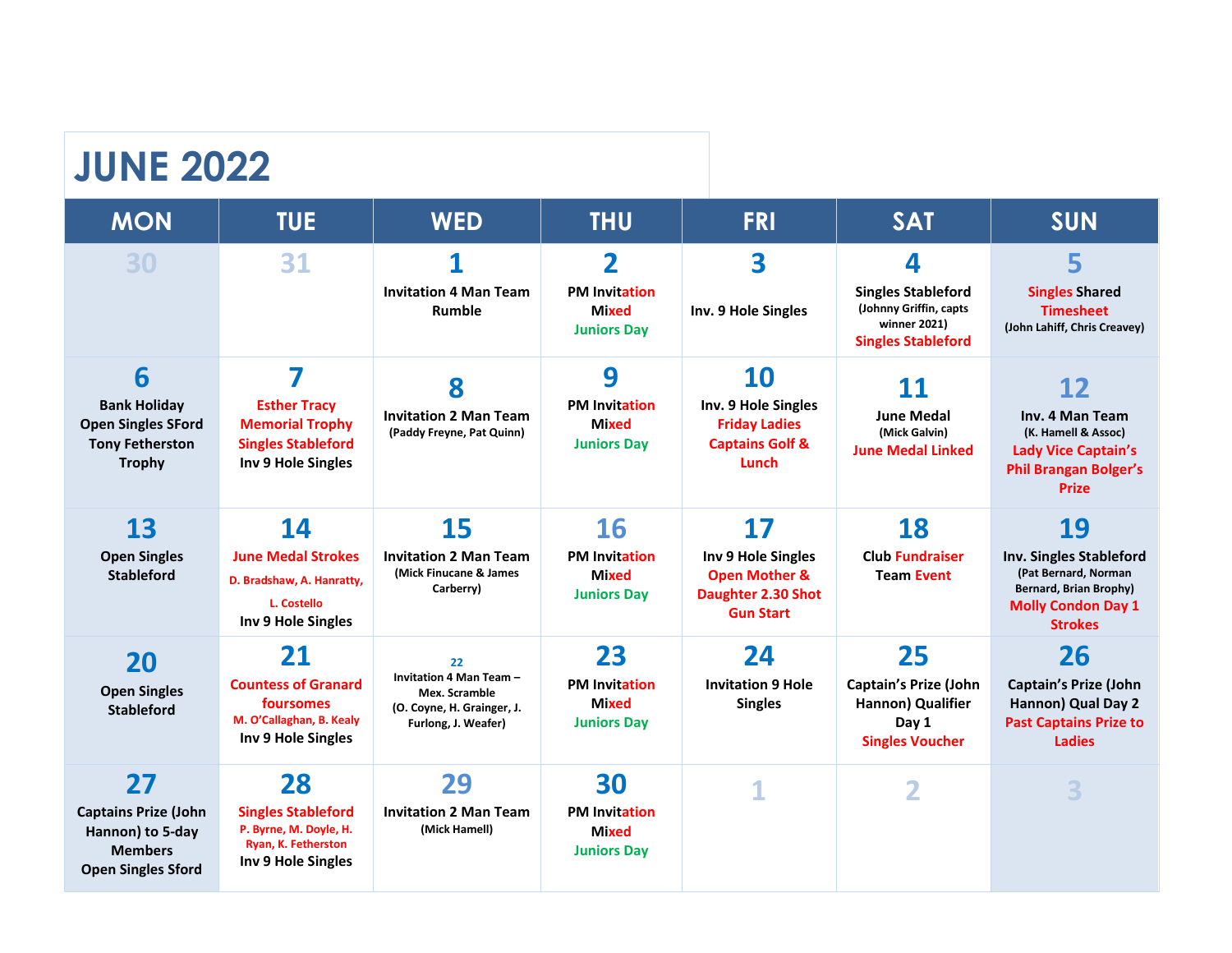# **JULY 2022**

| <b>MON</b>                                     | <b>TUE</b>                                                                                                  | <b>WED</b>                                                                                                  | <b>THU</b>                                             | <b>FRI</b>                                                                                    | <b>SAT</b>                                                                                                       | <b>SUN</b>                                                                                                                                                        |
|------------------------------------------------|-------------------------------------------------------------------------------------------------------------|-------------------------------------------------------------------------------------------------------------|--------------------------------------------------------|-----------------------------------------------------------------------------------------------|------------------------------------------------------------------------------------------------------------------|-------------------------------------------------------------------------------------------------------------------------------------------------------------------|
| 27                                             | 28                                                                                                          | 29                                                                                                          | 30                                                     | 1<br><b>Invitation 9 Hole</b><br><b>Singles</b>                                               | $\overline{\mathbf{2}}$<br><b>Captains Prize Final Day</b><br><b>PM 9-hole Singles</b><br><b>Singles Voucher</b> | 3<br><b>Singles Shared</b><br><b>Timesheet</b><br>(Pat Gavin)                                                                                                     |
| 4<br><b>Open Singles</b><br><b>Stableford</b>  | 5<br><b>V</b> Par<br>C. Doherty, A. Nealon, O.<br><b>Tracy</b><br>Inv 9 Hole Singles                        | 6<br><b>Invitation 2 Man</b><br>Team<br>(Barry Herridge)                                                    | 7<br><b>PM Invitation Mixed</b><br><b>Juniors Day</b>  | 8<br><b>Invitation 9 Hole</b><br><b>Singles</b>                                               | 9<br>Lady Captain's Prize to<br>Men (Eileen O'Malley)<br><b>Singles</b><br><b>Singles Voucher</b>                | <b>10</b><br><b>Invitation 4 Man</b><br>(Arron McCann, Frank<br>Moore)<br><b>Molly Condon Day 2</b><br><b>July Medal</b><br>I. Fogarty                            |
| 11<br><b>Open Singles</b><br><b>Stableford</b> | 12<br><b>Tea Party &amp; Lady</b><br><b>Captains Prize to 5</b><br><b>Day Members</b><br>Inv 9 Hole Singles | 13<br><b>Invitation 4 Man</b><br><b>Team Scramble</b><br>(Kiran Kirwan, John<br>Taylor, Eamonn<br>McCarthy) | 14<br><b>PM Invitation Mixed</b><br><b>Juniors Day</b> | 15<br><b>Invitation 9 Hole</b><br><b>Singles</b>                                              | 16<br><b>Lady Captains Eileen</b><br>O'Malley's Day Strokes<br><b>AM Singles S Ford</b><br>(Paddy Mulligan)      | <b>17</b><br><b>Singles Shared</b><br><b>Timesheet</b><br>(Ray Kelly, Gary Mulhall)                                                                               |
| 18<br><b>Open Singles</b><br><b>Stableford</b> | 19<br><b>Mary McKenna Open</b><br>4 Ball<br>Inv 9 Hole Singles                                              | 20<br><b>Invitation 2 Man</b><br>Team<br>(Pat Brennan, Tom<br>Kilmurray)                                    | 21<br><b>PM Invitation Mixed</b><br><b>Juniors Day</b> | 22<br><b>Invitation 9 Hole</b><br><b>Singles</b>                                              | 23<br><b>July Medal Strokes</b><br>(Brendan Fetherston)<br><b>Singles Stableford</b>                             | 24<br>Inv. 4 Man Scramble<br>(Marcin Chmielewski, Nigel<br>Cosgrave, Darryll Murray &<br>Daragh Kelly)<br><b>Invitation 2 Lady Team</b><br><b>Sherlock Family</b> |
| 25<br><b>Open Singles</b><br><b>Stableford</b> | 26<br><b>Mexican Scramble</b><br>A.M. O'Neill, A. Brown<br>Inv 9 Hole Singles                               | 27<br><b>Invitation 2 Man</b><br>Team                                                                       | 28<br><b>PM Invitation Mixed</b><br><b>Juniors Day</b> | 29<br><b>Invitation 9 Hole</b><br><b>Singles</b><br><b>Fingal Girls DGC</b><br><b>Hosting</b> | 30<br><b>Open Singles Stableford</b><br><b>Singles Stableford</b>                                                | 31<br><b>Open 4 Person Team</b>                                                                                                                                   |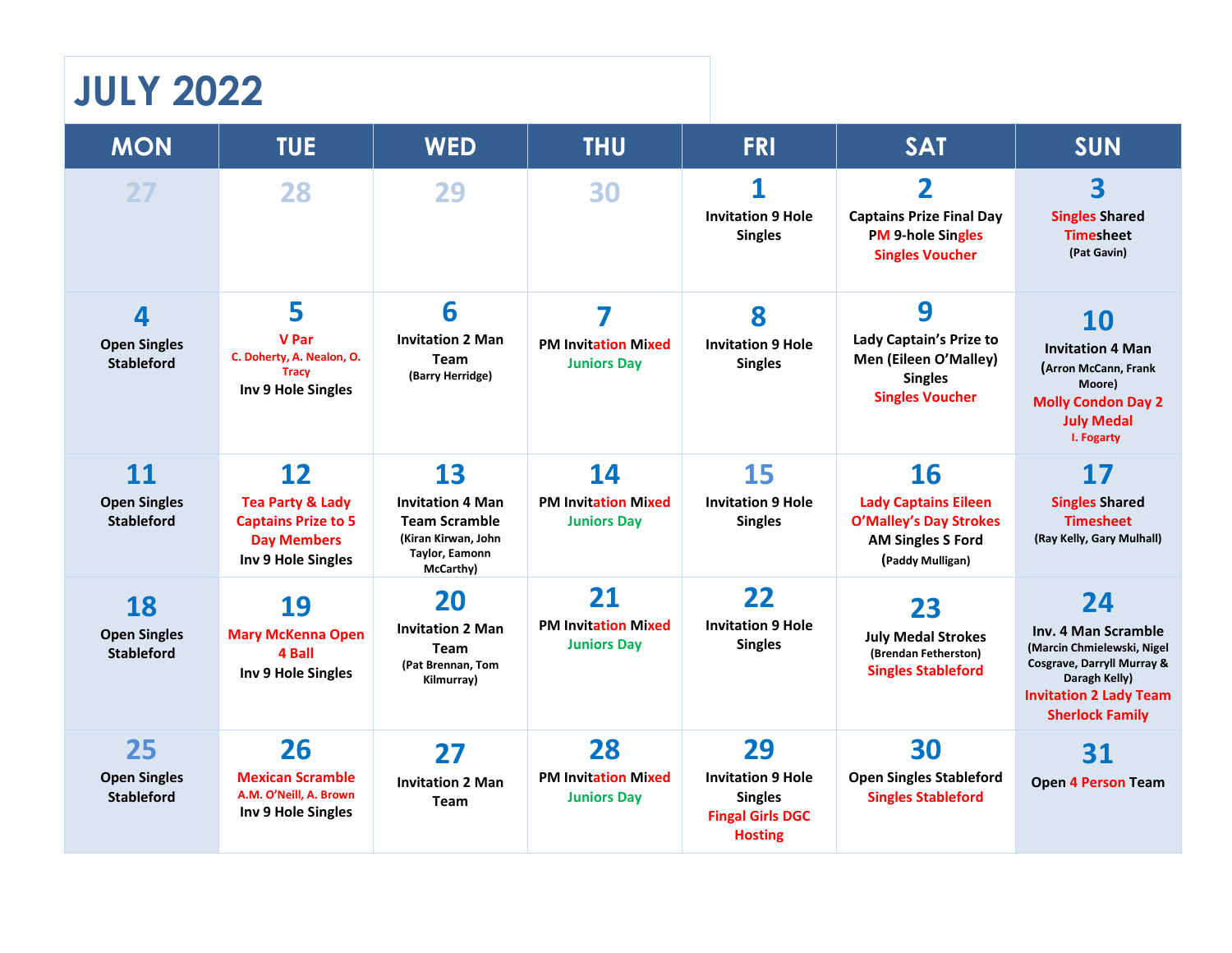# **AUGUST 2022**

| <b>MON</b>                                               | <b>TUE</b>                                                                                                   | <b>WED</b>                                                                       | <b>THU</b>                                       | <b>FRI</b>                                 | <b>SAT</b>                                                                                                                                            | <b>SUN</b>                                                                                                                       |
|----------------------------------------------------------|--------------------------------------------------------------------------------------------------------------|----------------------------------------------------------------------------------|--------------------------------------------------|--------------------------------------------|-------------------------------------------------------------------------------------------------------------------------------------------------------|----------------------------------------------------------------------------------------------------------------------------------|
| <b>Bank Holiday</b>                                      | $\overline{\mathbf{2}}$<br><b>Singles Stableford</b><br>J. McGuinness, J. McRory,                            | 3<br><b>Invitation 4 Person</b>                                                  | 4<br><b>PM Invitation Mixed</b>                  | 5<br><b>Invitation 9 Hole</b>              | 6<br><b>Singles Stableford</b><br>(Kevin Brown)                                                                                                       | 7<br>Inv. 2 Man Team<br>(Brian Bohan, Dermot                                                                                     |
| Junior, Intermediate<br>and Minor Scratch<br><b>Cups</b> | M. Breen, H. Shortt<br>Inv 9 Hole Singles                                                                    | Team                                                                             | <b>Juniors Day</b>                               | <b>Singles</b>                             | <b>August Medal</b><br><b>Strokes Linked</b>                                                                                                          | Dunne)<br><b>PGA Tanard</b><br><b>Singles Voucher</b>                                                                            |
| 8                                                        | 9                                                                                                            | <b>10</b>                                                                        | 11                                               | 12                                         | 13                                                                                                                                                    | 14                                                                                                                               |
| <b>Open Singles</b><br><b>Stableford</b>                 | <b>August Medal</b><br><b>Strokes</b><br>Inv 9 Hole Singles                                                  | <b>Invitation 2 Man</b><br>Team                                                  | <b>PM Invitation Mixed</b><br><b>Juniors Day</b> | <b>Invitation 9 Hole</b><br><b>Singles</b> | <b>August Medal</b><br>(Gus Hannon)<br><b>Singles Stableford</b>                                                                                      | <b>Singles Stableford</b><br>(P.O'Reilly, G. McCaul)<br><b>Vice-Captain Dermot</b><br><b>Bradfield Prize to</b><br><b>Ladies</b> |
| 15                                                       | 16                                                                                                           | 17                                                                               | 18                                               | 19                                         | 20                                                                                                                                                    | 21                                                                                                                               |
| <b>Open Singles</b><br><b>Stableford</b>                 | <b>Singles Stableford</b><br>E. Galvin, M. Donohue, L.<br>Hamell, C. Hamell<br>Inv 9 Hole Singles            | <b>Invitation 4 Man</b><br>Team<br>(Eamonn Macaree, Gerry<br>Danaher, Sean Ryan) | <b>PM Invitation Mixed</b><br><b>Juniors Day</b> | <b>Invitation 9 Hole</b><br><b>Singles</b> | <b>Past Captain's Prize</b><br><b>Singles Stableford</b><br>(Paul Compton<br>Classic)                                                                 | <b>Mary Bermingham</b><br><b>Charity Day</b>                                                                                     |
|                                                          | 23                                                                                                           | 24                                                                               | 25                                               | 26                                         | 27                                                                                                                                                    | 28                                                                                                                               |
| 22<br><b>Open Singles</b><br><b>Stableford</b>           | <b>Invitation 4 Lady</b><br><b>Waltz</b><br>M. Noonan, J McLeod, J.<br><b>Daly</b><br>Inv 9 Hole Singles     | <b>Invitation 2 Man</b><br>Team<br>(Joe Hogan, John Ryan)                        | <b>PM Invitation Mixed</b><br><b>Juniors Day</b> | <b>Invitation 9 Hole</b><br><b>Singles</b> | <b>JB Carr Trophy</b><br><b>Singles Stableford</b><br>(Kore Energy: Ger Fullam,<br><b>Tom Buggle Patrick</b><br>McGrane)<br><b>Singles Stableford</b> | <b>Invitation 2 Man</b><br>Team (Shay Howard,<br>Mark Mackey)<br><b>Hon Sec, Hon Treas</b><br><b>Prize to Ladies</b>             |
| 29                                                       | 30                                                                                                           | 31                                                                               | 1                                                | 2                                          | 3                                                                                                                                                     | 4                                                                                                                                |
| <b>Open Singles</b><br><b>Stableford</b>                 | <b>Singles v Par</b><br><b>Sponsored</b><br>C. Crummey, M. Kelly, M.<br><b>McGrath</b><br>Inv 9 Hole Singles | <b>Invitation 2 Man</b><br>Team                                                  |                                                  |                                            |                                                                                                                                                       |                                                                                                                                  |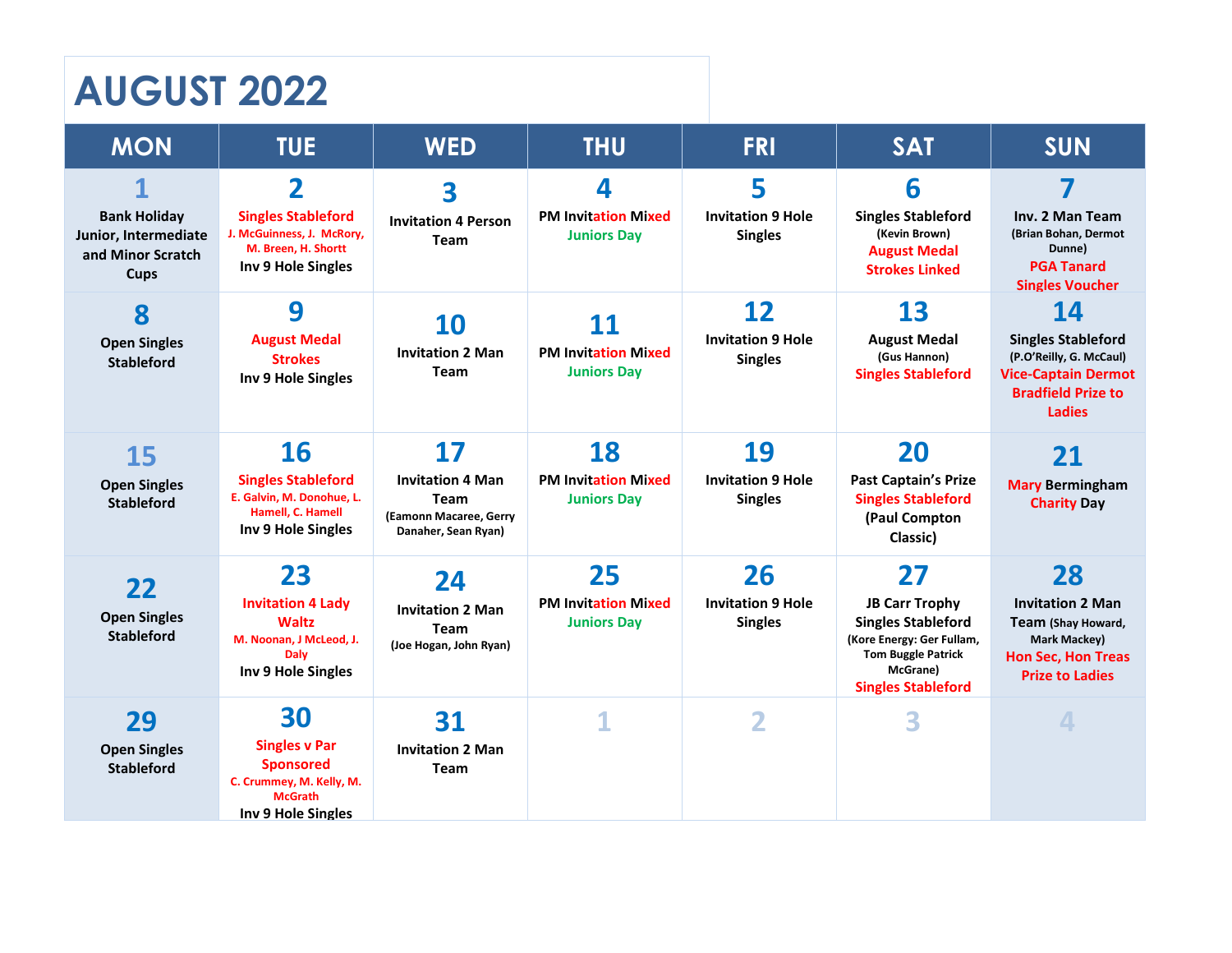# **SEPTEMBER 2022**

| <b>MON</b>                                     | <b>TUE</b>                                                                                   | <b>WED</b>                                                                                           | <b>THU</b>                      | <b>FRI</b>                                                                                     | <b>SAT</b>                                                                                                                                  | <b>SUN</b>                                                                                                                                 |
|------------------------------------------------|----------------------------------------------------------------------------------------------|------------------------------------------------------------------------------------------------------|---------------------------------|------------------------------------------------------------------------------------------------|---------------------------------------------------------------------------------------------------------------------------------------------|--------------------------------------------------------------------------------------------------------------------------------------------|
| 29                                             | 30                                                                                           | 31                                                                                                   | 1<br><b>PM Invitation Mixed</b> | 2<br><b>Invitation 9 Hole</b><br><b>Singles</b>                                                | 3<br><b>Presidents Prize</b><br>(Dave Taylor)<br><b>Presidents Prize</b>                                                                    | 4<br><b>Invitation Singles</b><br><b>Shared Timesheet</b><br>(David Power)                                                                 |
| 5<br><b>Open Singles</b><br><b>Stableford</b>  | 6<br><b>Invitation 2 Person</b><br><b>Team</b><br>M. Clarke. C. Greene<br>Inv 9 Hole Singles | 7<br><b>Invitation 4 Man</b><br><b>Team</b><br>(Paddy Freyne, Pat Quinn,<br>Pat Condon, John Coggins | 8<br><b>PM Invitation Mixed</b> | 9<br><b>Invitation 9 Hole</b><br><b>Singles</b>                                                | 10<br><b>September Medal</b><br>(Doug Robertson)<br><b>September Medal</b><br><b>Linked</b>                                                 | 11<br><b>Club Championship Finals</b><br>Inv 4 Man Team (Joe Dempsey,<br>Gerry Cooney John Timmins)<br><b>Singles Stableford</b>           |
| 12<br><b>Open Singles</b><br><b>Stableford</b> | 13<br><b>Sept Medal Strokes</b><br>Inv 9 Hole Singles                                        | 14<br><b>Invitation Fourball</b>                                                                     | 15                              | 16<br><b>Invitation 9 Hole</b><br><b>Singles</b><br><b>Lady Captains Away</b><br><b>Nights</b> | <b>17</b><br><b>Cotter Cup Qualifier</b><br>- Open Singles<br>(Sysco Software Solutions,<br>(Charlie Donnelly)<br><b>Singles Stableford</b> | 18<br><b>Invitation Singles Stableford</b><br><b>Dermot Morris, Paul Spierin</b><br><b>Cotter Cup Last 16</b><br><b>Singles Stableford</b> |
| 19<br><b>Open Singles</b><br><b>Stableford</b> | 20<br><b>Singles Stableford</b><br>Inv 9 Hole Singles                                        | 21<br><b>Invitation 4 Man</b><br><b>Team</b>                                                         | 22                              | 23<br><b>Invitation 9 Hole</b><br><b>Singles</b>                                               | 24<br><b>Singles Stableford</b><br>(Fintan Lacey)<br><b>Cotter Cup Q Finals</b><br><b>Singles Stableford</b>                                | 25<br>Inv. 2 Man Scramble<br>(Brian May, Niall Kenny)<br><b>Cotter Semis and Final</b><br><b>Hamper Day Strokes</b>                        |
| 26<br><b>Open Singles</b><br><b>Stableford</b> | 27<br><b>Singles Stableford</b><br>Inv 9 Hole Singles                                        | 28<br><b>Invitation 2 Man</b><br><b>Team</b>                                                         | 29                              | 30<br><b>Invitation 9 Hole</b><br><b>Singles</b>                                               |                                                                                                                                             |                                                                                                                                            |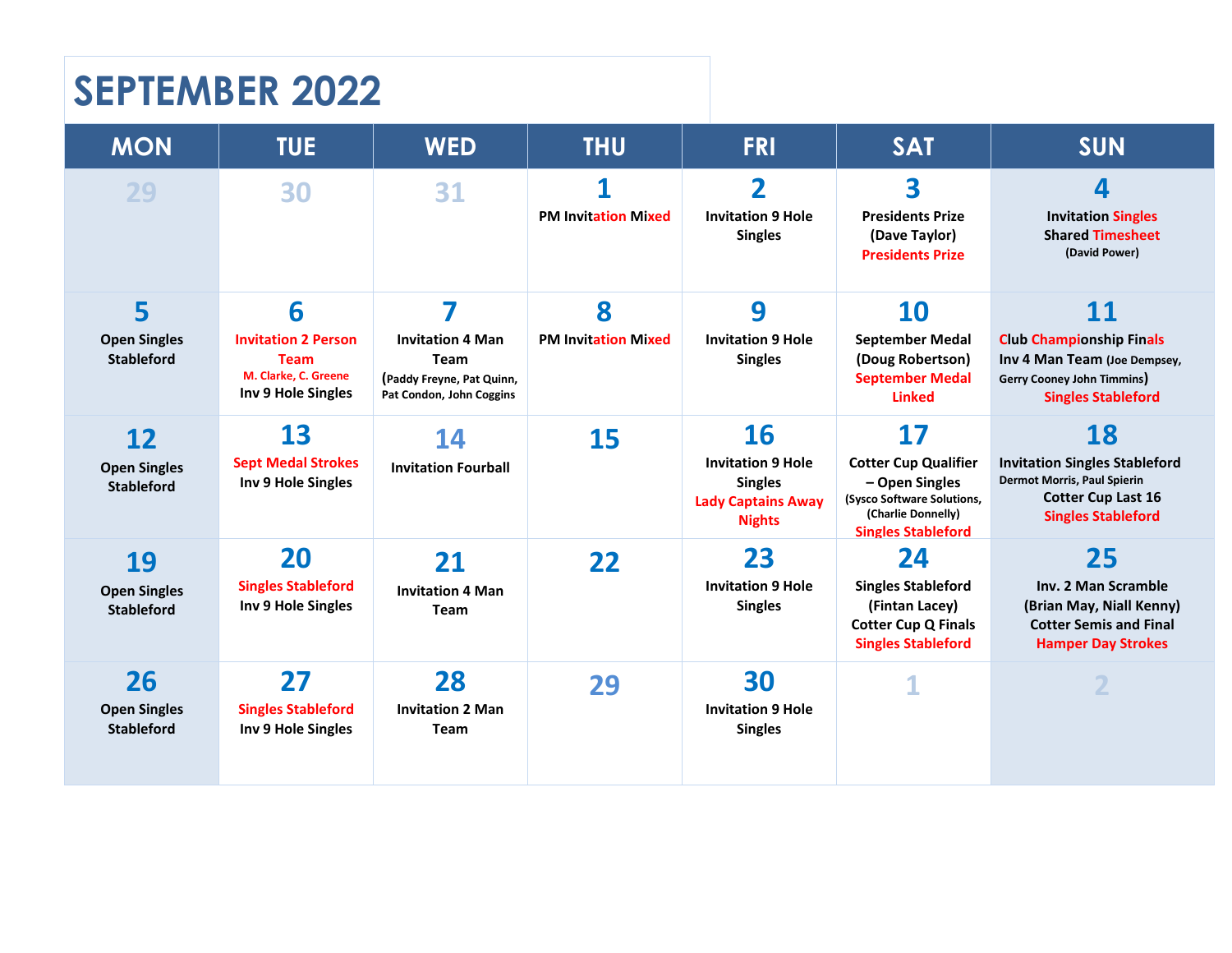# **OCTOBER 2022**

| <b>MON</b>                                            | <b>TUE</b>                                                                                              | <b>WED</b>                                           | <b>THU</b> | <b>FRI</b>                                  | <b>SAT</b>                                                                                                                                                     | <b>SUN</b>                                                                                                         |
|-------------------------------------------------------|---------------------------------------------------------------------------------------------------------|------------------------------------------------------|------------|---------------------------------------------|----------------------------------------------------------------------------------------------------------------------------------------------------------------|--------------------------------------------------------------------------------------------------------------------|
| 26                                                    | 27                                                                                                      | 28                                                   | 29         | 30<br><b>Captain's Away</b><br><b>Night</b> | 1<br><b>Singles Stableford</b><br>(Pat O'Brien)<br><b>Singles Stableford</b>                                                                                   | $\overline{\mathbf{2}}$<br><b>Members Day AM</b><br><b>Singles</b><br><b>PM 4 Person Team</b><br>(Noel McAllister) |
| 3<br><b>Open Singles</b><br><b>Stableford</b>         | 4<br><b>Lady Vice-Captain</b><br>(Phil Branagan-Bolger)<br><b>Prize to 5 Days</b><br>lau 0 Holo Cinalos | 5<br><b>Invitation 4 Man</b><br><b>Team</b>          | 6          | 7<br>Inv 9 Hole Singles                     | 8<br><b>October Medal</b><br>(Conor O'Shea, David Moran)<br><b>Singles Stableford</b>                                                                          | 9<br><b>Invitation 4 Man</b><br><b>Team</b><br><b>Singles Stableford</b>                                           |
| <b>10</b><br><b>Open Singles</b><br><b>Stableford</b> | 11<br><b>Singles Stableford</b><br>Inv 9 Hole Singles                                                   | $12 \overline{ }$<br><b>Invitation 2 Man</b><br>Team | 13         | 14<br>Inv 9 Hole Singles                    | 15<br><b>Hamper Singles</b><br><b>Champion of Champions</b><br>M. White                                                                                        | 16<br><b>Invitation 2 Man</b><br><b>Winter League Start</b><br><b>Lady Captains Turkey</b><br>to Ladies            |
| <b>17</b><br><b>Open Singles</b><br><b>Stableford</b> | 18<br><b>Singles Voucher</b><br>Inv 9 Hole Singles                                                      | 19<br><b>Invitation 2 Man</b><br>Team                | 20         | 21<br>Inv 9 Hole Singles                    | 22<br><b>Singles Stableford</b><br>(Cathal Horan)<br>Gold Medal (G&H Morgan) &<br><b>Champions Trophy Finals (Dave</b><br>Taylor)<br><b>Singles Stableford</b> | 23<br><b>Invitation 2 Man</b><br><b>Team</b><br><b>Captains Turkey to</b><br><b>Ladies</b>                         |
| 24<br><b>Bank Holiday</b><br><b>Open Singles</b>      | 25<br><b>Singles Voucher</b><br>Inv 9 Hole Singles                                                      | 26<br><b>Invitation 2 Man</b><br><b>Team</b>         | 27         | 28<br>Inv 9 Hole Singles                    | 29<br>Lady Captain's Turkey to<br><b>Men Singles</b><br><b>Singles Stableford</b>                                                                              | 30<br>2 Man Team<br><b>Singles Stableford</b>                                                                      |
| 31<br><b>Open Singles</b><br><b>Stableford</b>        |                                                                                                         | $\overline{\mathbf{2}}$                              | 3          | 4                                           | 5                                                                                                                                                              | 6                                                                                                                  |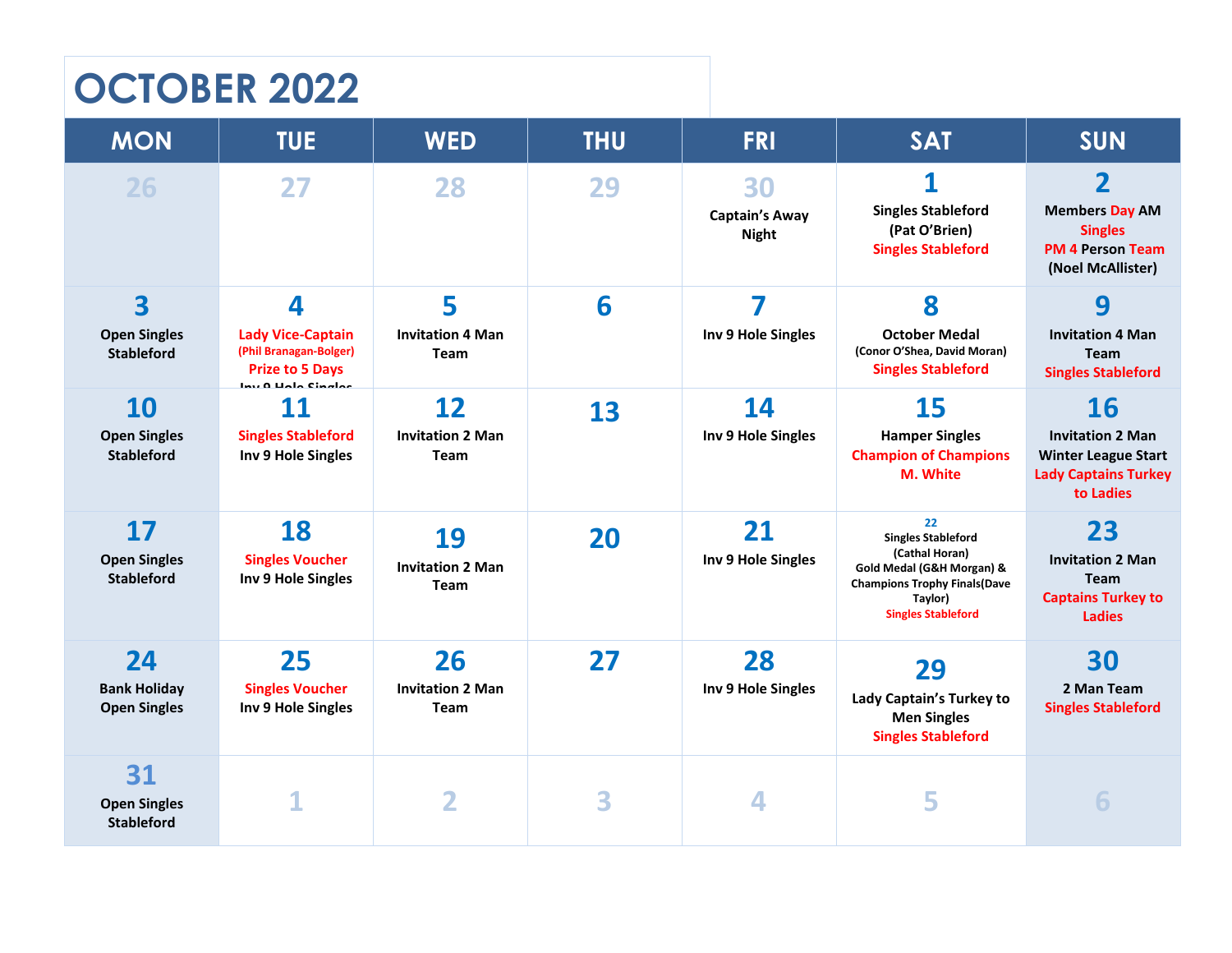# **NOVEMBER 2022**

| <b>MON</b>                                                          | <b>TUE</b>                      | <b>WED</b>                                            | <b>THU</b>  | <b>FRI</b> | <b>SAT</b>                                                                             | <b>SUN</b>                                                                             |
|---------------------------------------------------------------------|---------------------------------|-------------------------------------------------------|-------------|------------|----------------------------------------------------------------------------------------|----------------------------------------------------------------------------------------|
| 31<br><b>Open Singles</b><br><b>Stableford</b>                      | 1<br><b>Singles Stableford</b>  | $\overline{\mathbf{2}}$<br><b>Invitation Fourball</b> | 3           | 4          | 5<br><b>Singles Stableford</b><br><b>Singles Stableford</b>                            | 6<br>2 Man Team<br><b>Presidents' Turkey to</b><br><b>Ladies</b>                       |
| $\overline{\mathbf{z}}$<br><b>Open Singles</b><br><b>Stableford</b> | 8<br><b>Singles Stableford</b>  | 9<br><b>Invitation man team</b>                       | 10          | 11         | 12<br><b>Singles Stableford</b><br><b>Singles Stableford</b>                           | 13<br>2 Man Team<br><b>Singles Stableford</b>                                          |
| 14<br><b>Open Singles</b><br><b>Stableford</b>                      | 15<br><b>Singles Stableford</b> | <b>16</b><br><b>Invitation 2 Man</b><br>Team          | 17          | 18         | 19<br><b>Singles Stableford</b><br><b>Singles Stableford</b><br><b>Captains Dinner</b> | 20<br>2 Man Team<br><b>Mini Hamper Medals</b><br><b>GOTY LV</b><br><b>Announcement</b> |
| 21<br><b>Open Singles</b><br><b>Stableford</b>                      | 22<br><b>Singles Stableford</b> | 23<br><b>Invitation Fourball</b>                      | 24          | 25         | 26<br><b>Singles Stableford</b><br><b>Singles Stableford</b>                           | 27<br>2 Man Team<br><b>Singles Stableford</b>                                          |
| 28<br><b>Open Singles</b><br><b>Stableford</b>                      | 29<br><b>Singles Stableford</b> | 30<br><b>Invitation Fourball</b>                      | $\mathbf 1$ | 2          | 3                                                                                      | 4                                                                                      |